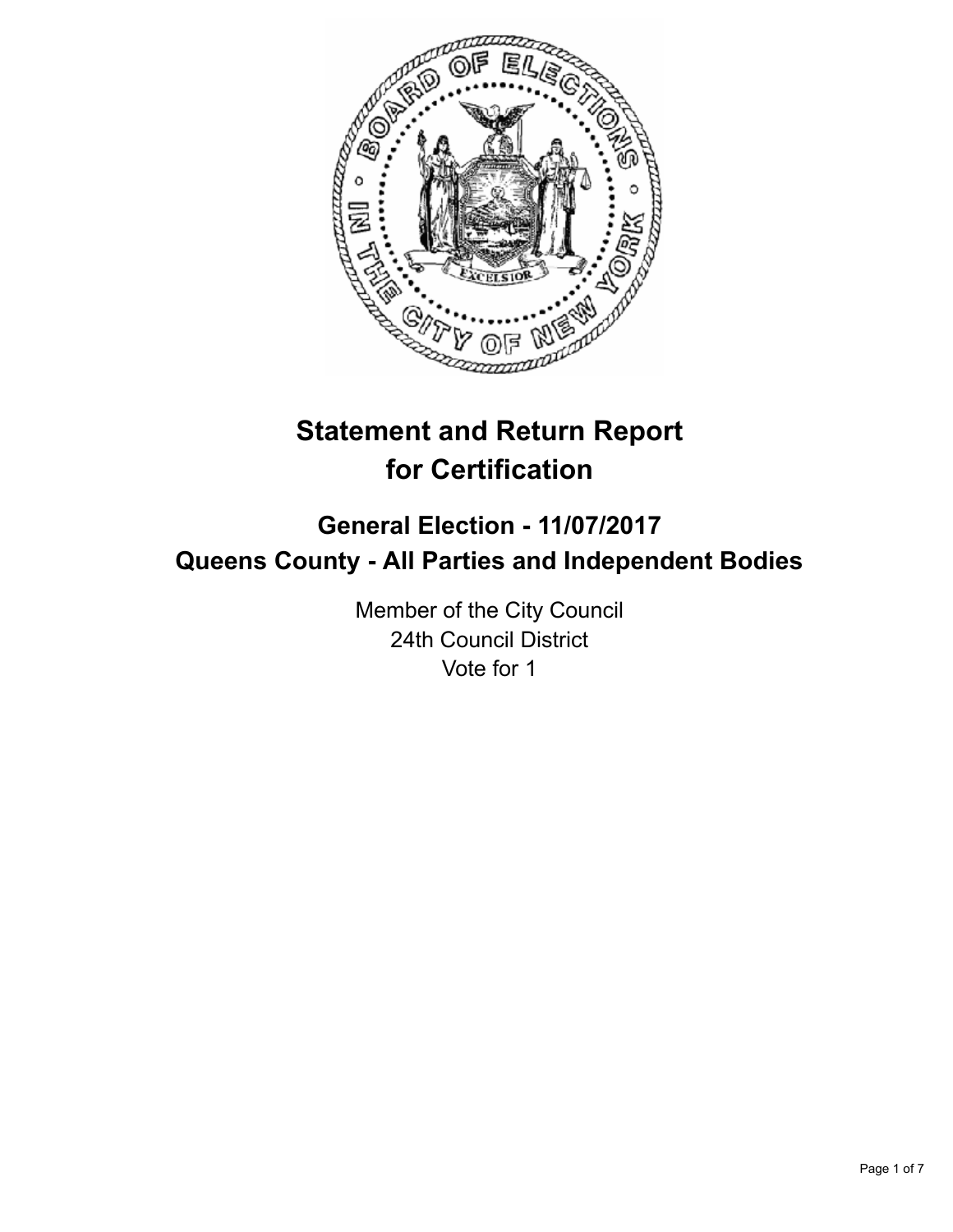

| <b>PUBLIC COUNTER</b>                                    | 4,754          |
|----------------------------------------------------------|----------------|
| <b>MANUALLY COUNTED EMERGENCY</b>                        | 0              |
| <b>ABSENTEE / MILITARY</b>                               | 160            |
| <b>AFFIDAVIT</b>                                         | 33             |
| <b>Total Ballots</b>                                     | 4,947          |
| Less - Inapplicable Federal/Special Presidential Ballots | 0              |
| <b>Total Applicable Ballots</b>                          | 4,947          |
| RORY I. LANCMAN (DEMOCRATIC)                             | 3,208          |
| RORY I. LANCMAN (WORKING FAMILIES)                       | 296            |
| MOHAMMAD T. RAHMAN (REFORM)                              | 814            |
| CARLINA RIVERA (WRITE-IN)                                | 1              |
| DONALD TRUMP (WRITE-IN)                                  | 1              |
| DONOVAN G. WAITHE (WRITE-IN)                             | 1              |
| ELLEN BRENNAN (WRITE-IN)                                 | 1              |
| GEORGE I. LEVY (WRITE-IN)                                | $\overline{2}$ |
| JEAN RICHARD SEVERIN (WRITE-IN)                          | 1              |
| JORGE I MONTOYA (WRITE-IN)                               | 1              |
| MARC BAUM (WRITE-IN)                                     | 1              |
| MONTELL C. MOSELEY (WRITE-IN)                            | 1              |
| PAUL A VALLONE (WRITE-IN)                                | 1              |
| UNATTRIBUTABLE WRITE-IN (WRITE-IN)                       | 4              |
| <b>Total Votes</b>                                       | 4,333          |
| Unrecorded                                               | 614            |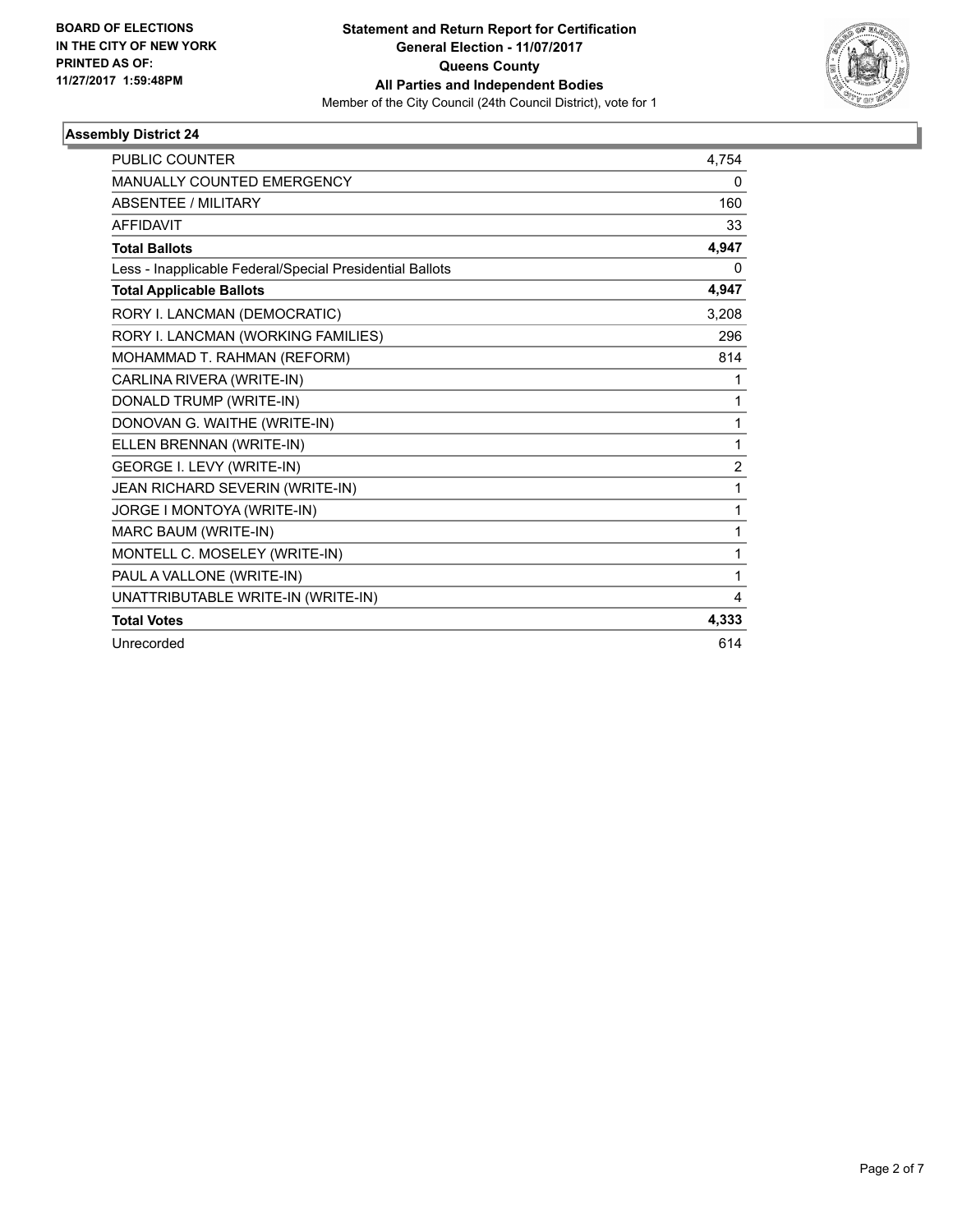

| <b>PUBLIC COUNTER</b>                                    | 3,719          |
|----------------------------------------------------------|----------------|
| <b>MANUALLY COUNTED EMERGENCY</b>                        | 1              |
| <b>ABSENTEE / MILITARY</b>                               | 124            |
| <b>AFFIDAVIT</b>                                         | 16             |
| <b>Total Ballots</b>                                     | 3,860          |
| Less - Inapplicable Federal/Special Presidential Ballots | 0              |
| <b>Total Applicable Ballots</b>                          | 3,860          |
| RORY I. LANCMAN (DEMOCRATIC)                             | 2,642          |
| RORY I. LANCMAN (WORKING FAMILIES)                       | 281            |
| MOHAMMAD T. RAHMAN (REFORM)                              | 196            |
| ANNA HISHTYER (WRITE-IN)                                 | 1              |
| DANIEL DROMM (WRITE-IN)                                  | 1              |
| DANIEL NOBLE (WRITE-IN)                                  | 1              |
| DANNIEL MAIO (WRITE-IN)                                  | 1              |
| JACK BAER (WRITE-IN)                                     | $\mathbf 1$    |
| JASON R. ABDULE (WRITE-IN)                               | 1              |
| JEFF GOTILIEB (WRITE-IN)                                 | 1              |
| JIMMY VAN BRAMER (WRITE-IN)                              | 1              |
| JOHN SMITH (WRITE-IN)                                    | 1              |
| JOSEPH CIMINO (WRITE-IN)                                 | 1              |
| KAI ANDERSON (WRITE-IN)                                  | 2              |
| LINDA SARSOUR (WRITE-IN)                                 | 1              |
| MARIA CORSO (WRITE-IN)                                   | 1              |
| MARTHA L. ALBINO (WRITE-IN)                              | 1              |
| MONTELL C MOSELEY (WRITE-IN)                             | $\overline{7}$ |
| NECHAMA PEIKES (WRITE-IN)                                | 1              |
| NICHOLAS SIERRA (WRITE-IN)                               | 1              |
| NIROLAY BLISUREYN (WRITE-IN)                             | 1              |
| PETER A. KOO (WRITE-IN)                                  | 2              |
| RAYLN GIVENS (WRITE-IN)                                  | 1              |
| SHLOMO NISANOV (WRITE-IN)                                | $\overline{c}$ |
| UNATTRIBUTABLE WRITE-IN (WRITE-IN)                       | 1              |
| <b>VYTAUTAS VILENISKIS (WRITE-IN)</b>                    | 1              |
| YOSEF PEIHS (WRITE-IN)                                   | 1              |
| <b>Total Votes</b>                                       | 3,152          |
| Unrecorded                                               | 708            |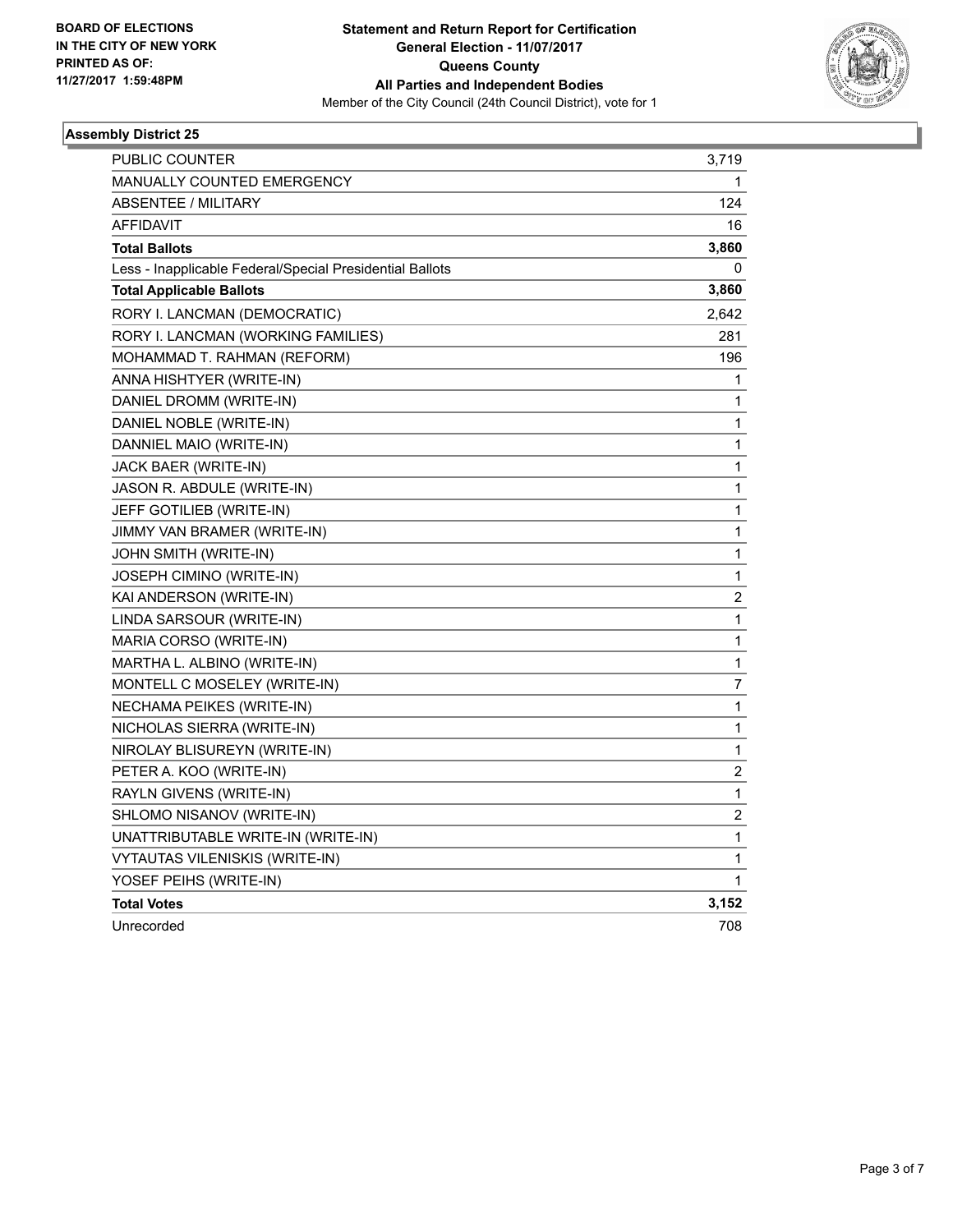

| <b>PUBLIC COUNTER</b>                                    | 6,239            |
|----------------------------------------------------------|------------------|
| MANUALLY COUNTED EMERGENCY                               | 2                |
| <b>ABSENTEE / MILITARY</b>                               | 219              |
| <b>AFFIDAVIT</b>                                         | 81               |
| <b>Total Ballots</b>                                     | 6,541            |
| Less - Inapplicable Federal/Special Presidential Ballots | 0                |
| <b>Total Applicable Ballots</b>                          | 6,541            |
| RORY I. LANCMAN (DEMOCRATIC)                             | 5,004            |
| RORY I. LANCMAN (WORKING FAMILIES)                       | 506              |
| MOHAMMAD T. RAHMAN (REFORM)                              | 245              |
| ALAN SHERMAN (WRITE-IN)                                  | $\overline{c}$   |
| BILL CLINTON (WRITE-IN)                                  | 1                |
| ERIC SHERMAN (WRITE-IN)                                  | 1                |
| <b>GAYE SCHERL (WRITE-IN)</b>                            | 1                |
| JEFF KOHN (WRITE-IN)                                     | 1                |
| JOHN BUA (WRITE-IN)                                      | 1                |
| JOSHUA MAYNARD (WRITE-IN)                                | 1                |
| MARTIN GOLDMAN (WRITE-IN)                                | 1                |
| MEAGAN MOLINA (WRITE-IN)                                 | 1                |
| MONTEL C MOSELEY (WRITE-IN)                              | $\mathbf{1}$     |
| MONTELL C MOSELEY (WRITE-IN)                             | $\overline{c}$   |
| PAUL D. GRAZIANO (WRITE-IN)                              | 1                |
| PETER A. KOO (WRITE-IN)                                  | $\boldsymbol{2}$ |
| PINCHAS FINK (WRITE-IN)                                  | $\mathbf{1}$     |
| RICHARD PATTERSON (WRITE-IN)                             | 1                |
| ROBERT T. GILSTON (WRITE-IN)                             | 1                |
| ROBERT WOODSON (WRITE-IN)                                | 1                |
| ROCKY SQUIRREL (WRITE-IN)                                | $\mathbf{1}$     |
| SIMMY SIMANOWITZ (WRITE-IN)                              | $\overline{c}$   |
| UNATTRIBUTABLE WRITE-IN (WRITE-IN)                       | 9                |
| WALDY ACOSTA (WRITE-IN)                                  | 1                |
| <b>Total Votes</b>                                       | 5,788            |
| Unrecorded                                               | 753              |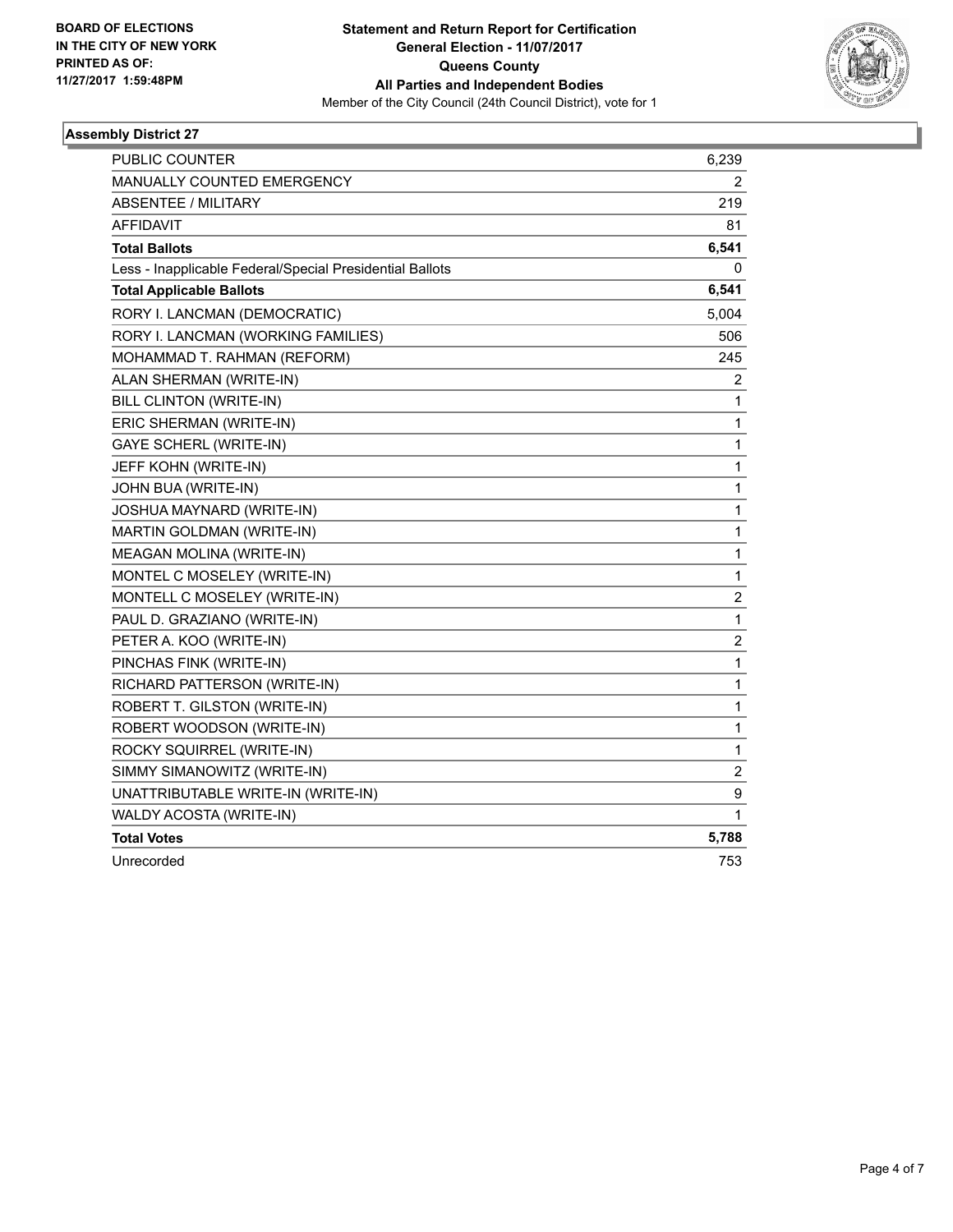

| <b>PUBLIC COUNTER</b>                                    | 766 |
|----------------------------------------------------------|-----|
| <b>MANUALLY COUNTED EMERGENCY</b>                        | 0   |
| ABSENTEE / MILITARY                                      | 68  |
| <b>AFFIDAVIT</b>                                         | 8   |
| <b>Total Ballots</b>                                     | 842 |
| Less - Inapplicable Federal/Special Presidential Ballots | 0   |
| <b>Total Applicable Ballots</b>                          | 842 |
| RORY I. LANCMAN (DEMOCRATIC)                             | 600 |
| RORY I. LANCMAN (WORKING FAMILIES)                       | 31  |
| MOHAMMAD T. RAHMAN (REFORM)                              | 132 |
| IRA J. NEEDLEMAN (WRITE-IN)                              |     |
| <b>JOHN STARKS (WRITE-IN)</b>                            |     |
| <b>Total Votes</b>                                       | 765 |
| Unrecorded                                               | 77  |

| <b>PUBLIC COUNTER</b>                                    | 1,480 |
|----------------------------------------------------------|-------|
| <b>MANUALLY COUNTED EMERGENCY</b>                        | 0     |
| <b>ABSENTEE / MILITARY</b>                               | 24    |
| <b>AFFIDAVIT</b>                                         | 21    |
| <b>Total Ballots</b>                                     | 1,525 |
| Less - Inapplicable Federal/Special Presidential Ballots | 0     |
| <b>Total Applicable Ballots</b>                          | 1,525 |
| RORY I. LANCMAN (DEMOCRATIC)                             | 1,001 |
| RORY I. LANCMAN (WORKING FAMILIES)                       | 51    |
| MOHAMMAD T. RAHMAN (REFORM)                              | 314   |
| ERIC ULRICH (WRITE-IN)                                   |       |
| <b>JESUS CHRIST (WRITE-IN)</b>                           |       |
| RON PAUL (WRITE-IN)                                      | 1     |
| UNATTRIBUTABLE WRITE-IN (WRITE-IN)                       |       |
| <b>Total Votes</b>                                       | 1,370 |
| Unrecorded                                               | 155   |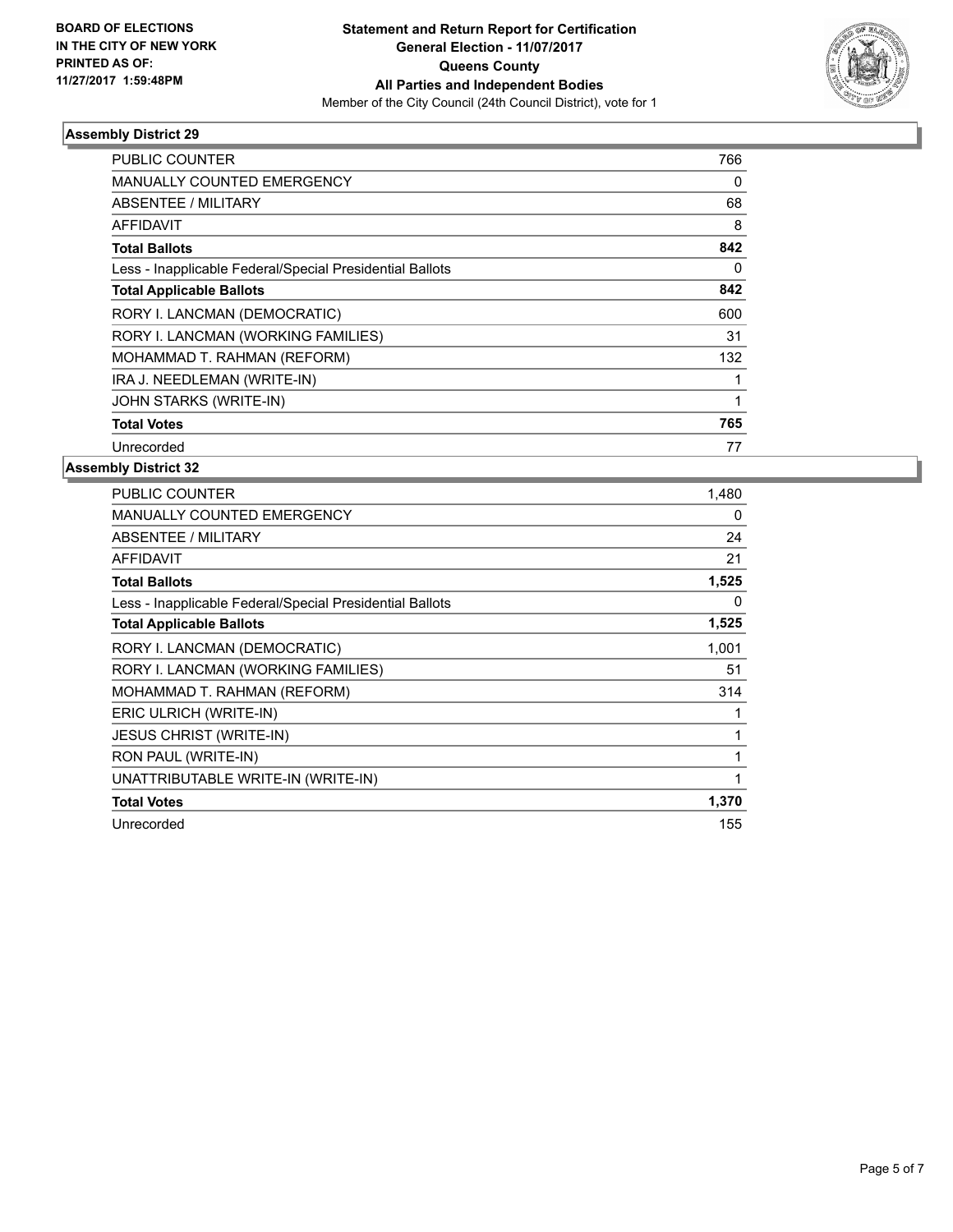

### **Total for Member of the City Council (24th Council District) - Queens County**

| <b>PUBLIC COUNTER</b>                                    | 16,958 |
|----------------------------------------------------------|--------|
| MANUALLY COUNTED EMERGENCY                               | 3      |
| <b>ABSENTEE / MILITARY</b>                               | 595    |
| AFFIDAVIT                                                | 159    |
| <b>Total Ballots</b>                                     | 17,715 |
| Less - Inapplicable Federal/Special Presidential Ballots | 0      |
| <b>Total Applicable Ballots</b>                          | 17,715 |
| RORY I. LANCMAN (DEMOCRATIC)                             | 12,455 |
| RORY I. LANCMAN (WORKING FAMILIES)                       | 1,165  |
| MOHAMMAD T. RAHMAN (REFORM)                              | 1,701  |
| ALAN SHERMAN (WRITE-IN)                                  | 2      |
| ANNA HISHTYER (WRITE-IN)                                 | 1      |
| BILL CLINTON (WRITE-IN)                                  | 1      |
| CARLINA RIVERA (WRITE-IN)                                | 1      |
| DANIEL DROMM (WRITE-IN)                                  | 1      |
| DANIEL NOBLE (WRITE-IN)                                  | 1      |
| DANNIEL MAIO (WRITE-IN)                                  | 1      |
| DONALD TRUMP (WRITE-IN)                                  | 1      |
| DONOVAN G. WAITHE (WRITE-IN)                             | 1      |
| ELLEN BRENNAN (WRITE-IN)                                 | 1      |
| ERIC SHERMAN (WRITE-IN)                                  | 1      |
| ERIC ULRICH (WRITE-IN)                                   | 1      |
| <b>GAYE SCHERL (WRITE-IN)</b>                            | 1      |
| GEORGE I. LEVY (WRITE-IN)                                | 2      |
| IRA J. NEEDLEMAN (WRITE-IN)                              | 1      |
| JACK BAER (WRITE-IN)                                     | 1      |
| JASON R. ABDULE (WRITE-IN)                               | 1      |
| JEAN RICHARD SEVERIN (WRITE-IN)                          | 1      |
| JEFF GOTILIEB (WRITE-IN)                                 | 1      |
| JEFF KOHN (WRITE-IN)                                     | 1      |
| <b>JESUS CHRIST (WRITE-IN)</b>                           | 1      |
| JIMMY VAN BRAMER (WRITE-IN)                              | 1      |
| JOHN BUA (WRITE-IN)                                      | 1      |
| JOHN SMITH (WRITE-IN)                                    | 1      |
| JOHN STARKS (WRITE-IN)                                   | 1      |
| JORGE I MONTOYA (WRITE-IN)                               | 1      |
| JOSEPH CIMINO (WRITE-IN)                                 | 1      |
| JOSHUA MAYNARD (WRITE-IN)                                | 1      |
| KAI ANDERSON (WRITE-IN)                                  | 2      |
| LINDA SARSOUR (WRITE-IN)                                 | 1      |
| MARC BAUM (WRITE-IN)                                     | 1      |
| MARIA CORSO (WRITE-IN)                                   | 1      |
| MARTHA L. ALBINO (WRITE-IN)                              | 1      |
| MARTIN GOLDMAN (WRITE-IN)                                | 1      |
| MEAGAN MOLINA (WRITE-IN)                                 | 1      |
| MONTEL C MOSELEY (WRITE-IN)                              | 1      |